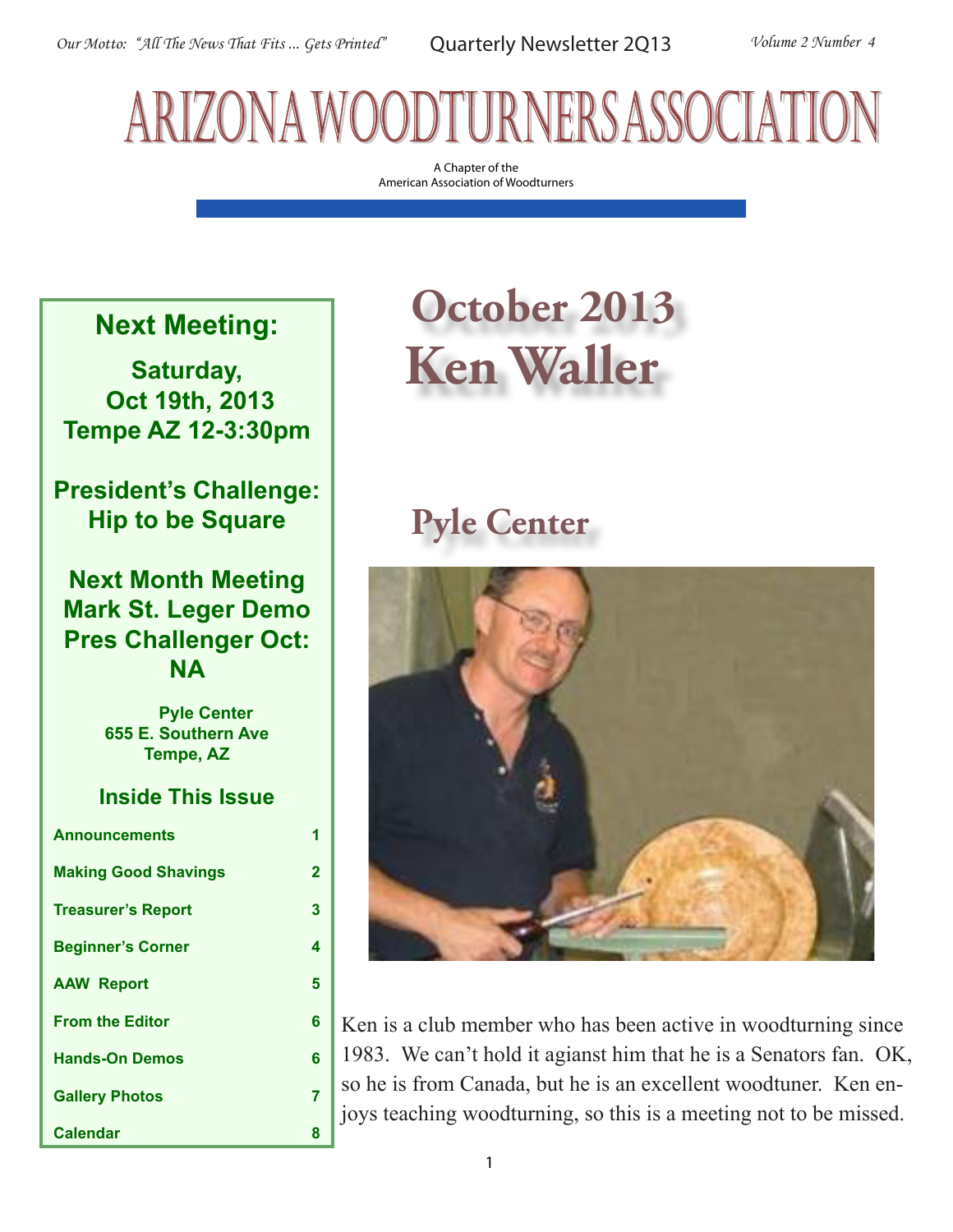# ... making  $\Omega$ Shavings President's message by Jason Clark

**I was recently involved in a video project where woodturning was the primary focus of the video. Over the course of 4 hours I went through the entire woodturning process; from selecting the wood to use, to a finished bowl and they recorded every step along the way.**

**Taking part in this project reminded me once again why I enjoy woodturning. For the video I took a piece of wood that many people consider waste or worthless and I was able to turn it into something beautiful and desirable. That ties in directly with my personal philosophy. I'm trying to enhance the beauty that's already inside the wood. My job is simply to remove the excess material and to turn the** 

**wood into a pleasing shape that highlights the natural grain, color, figure, accents, and defects. I'm really just trying not to mess it up.** 

**To that end I've made a conscious effort to simplify my turning; classic shapes with flowing curves. I don't use dyes or artificial colors. I usually don't carve or pierce, the only woodburning I do on a regular basis is just my signature on the bottom of a piece. I tend to turn with minimal embellishments and let the wood speak for itself. My finishes are usually simple matte oil finishes, usually a Danish Oil mixture; I want my pieces to look and feel like wood.**

**My personal aesthetics came into play**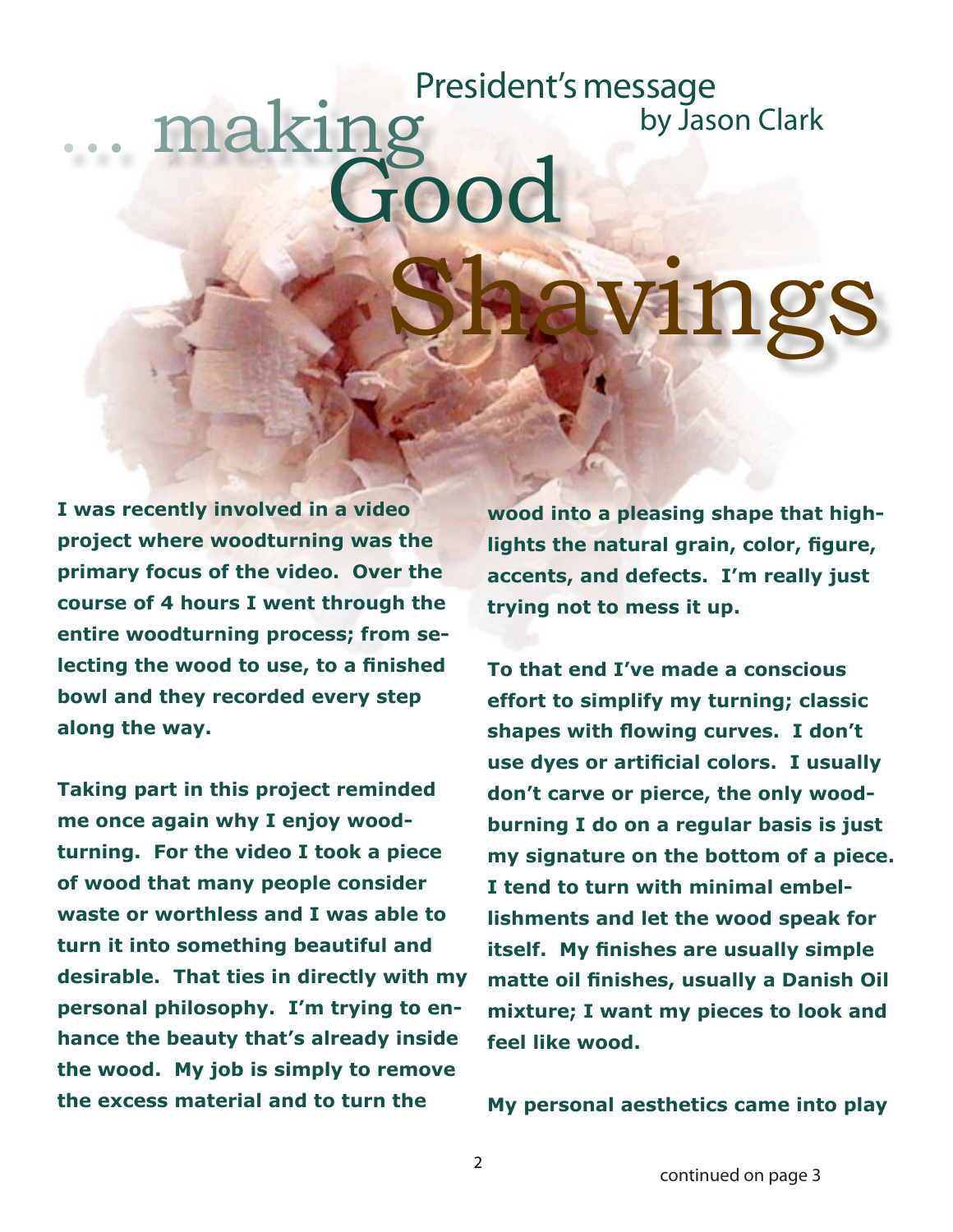**throughout the video. A nice piece of Olive was turned into a simple but elegant bowl. The finished piece featured cracks, a significant void, some burl like figure, and the strong grain that Olive is known for. A substantial and significant difference from the rough raw wood that we started with.** 

**The video was for a local church so the voiceover and editing featured very strong religious themes but the basic idea is applicable to everyone. We all started out as rough and raw beginners; absolute novices. It's only over time and with substantial practice that we develop into skilled turners. Much like the grain in the wood and in the finished bowl, the abilities were inside us the entire time; it just took practice and hours at the lathe to bring them out.** 

#### **Jason Clark**

**President, Arizona Woodturners Association**

# **Treasurer Report:**

| <u>June 2013</u>   | <b>Start</b>                                                       | <b>Debits</b>        | <u>Credits</u>        | <u>Transfers</u> | <u>Total</u> |
|--------------------|--------------------------------------------------------------------|----------------------|-----------------------|------------------|--------------|
| <b>Checking</b>    | \$2,920.39                                                         | \$ (425.95)          | \$394.00              | \$2,000.00       | \$4,888.44   |
| <u>Savings</u>     | \$37,323.35                                                        | $S-$                 | \$0.89                | \$(2,000.00)     | \$35,324.24  |
| <b>Total</b>       | \$40,243.74                                                        | \$ (425.95)          | \$394.89              | \$-              | \$40,212.68  |
| <b>Net</b>         | \$ (31.06)                                                         |                      |                       |                  |              |
|                    | Notes Transfer required to maintain \$3000 minimum balance         |                      |                       |                  |              |
| <b>July 2013</b>   | <b>Start</b>                                                       | <b>Debits</b>        | <b>Credits</b>        | <b>Transfers</b> | <u>Total</u> |
| <b>Checking</b>    | \$4,888.44                                                         |                      | \$(1,777.82) \$132.00 | \$-              | \$3,242.62   |
| <b>Savings</b>     | \$35,324.24                                                        | $S-$                 | \$0.90                | $$-$             | \$35,325.14  |
| <u>Total</u>       | \$40,212.68                                                        |                      | \$(1,777.82) \$132.90 | $S-$             | \$38,567.76  |
| <b>Net</b>         | \$(1,644.92)                                                       |                      |                       |                  |              |
|                    | Notes Debits are primarily expenses related to the Tampa Symposium |                      |                       |                  |              |
| <b>August 2013</b> | <b>Start</b>                                                       | <b>Debits</b>        | <b>Credits</b>        | Transfers        | <u>Total</u> |
| <b>Checking</b>    | \$3,242.62                                                         | \$ (354.29)          | \$35.00               | \$500.00         | \$3,423.33   |
| <b>Savings</b>     | \$35,325.14                                                        | $\mathbf{s}$ -       | \$0.89                | \$ (500.00)      | \$34,826.03  |
| <b>Total</b>       | \$38,567.76                                                        | \$ (354.29)          | \$35.89               | \$-              | \$38,249.36  |
| <b>Net</b>         | \$ (318.40)                                                        |                      |                       |                  |              |
|                    | Notes Transfer required to maintain \$3000 minimum balance         |                      |                       |                  |              |
| <b>Sept MTD</b>    | <b>Start</b>                                                       | <b>Debits</b>        | <b>Credits</b>        | <b>Transfers</b> | <u>Total</u> |
| <b>Checking</b>    | \$3,423.33                                                         | \$(643.35)           | \$152.00              | \$500.00         | \$3,431.98   |
| <b>Savings</b>     | \$34,826.03                                                        | $S-$                 | \$-                   | \$(500.00)       | \$34,326.03  |
| <b>Total</b>       | \$38,249.36                                                        | $$(643.35)$ \$152.00 |                       | \$-              | \$37,758.01  |
| <b>Net</b>         | \$ (491.35)                                                        |                      |                       |                  |              |
|                    | Notes \$563 spent purchasing tools for schools                     |                      |                       |                  |              |
|                    |                                                                    |                      |                       |                  |              |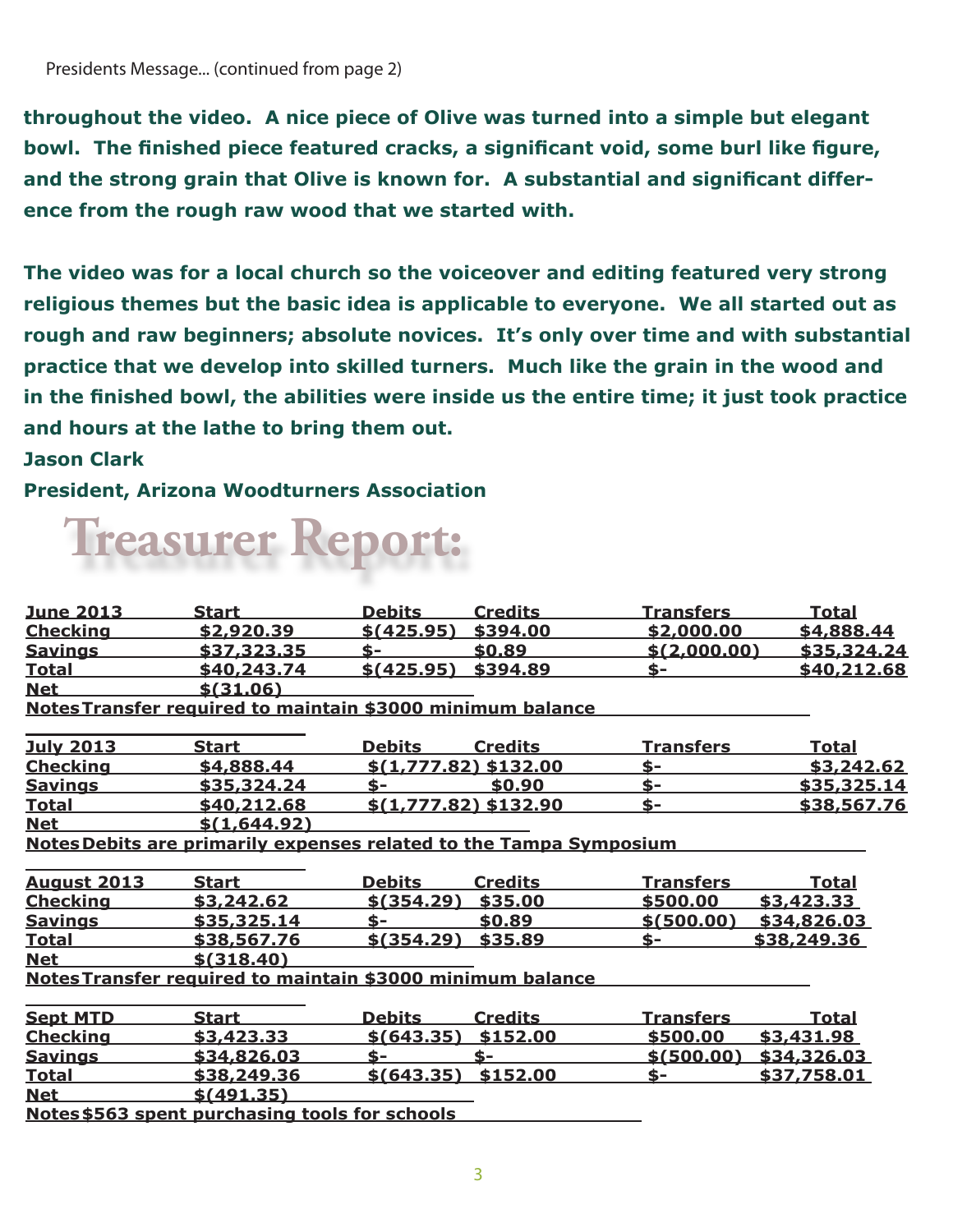



## **Trent Bosch**

## Beginner's Corner:

The trap most beginning turners fall into is one of thinking that they only need 1 more tool. 1 more tool and they'll finally be a good turner. A bigger better lathe and they'll increase their turning skill. In truth the only way to get better is to spend the hours at the lathe. Better tools and a better lathe can contribute to the speed at which a turner can get better but they will not improve the skill of the turner alone.

Most skilled turners, because of their ability and skill level, are able to use most tools and most lathes and produce satisfactory results. The tools and the lathe may be a limiting factor but not in the same way that a beginning turner is limited. Most beginning turners are limited by their skill level, not by the tools in their hands. Handing a shiny new tool or a new full sized lathe to a novice turner will not instantly improve the quality of their turnings, much in the same way as giving someone with a learner's permit a sports car will not instantly improve their driving skill. In fact I believe the opposite may be true, the lack of skill and experience can be dangerous.

Instead novice turners should learn basic lathe safety, tool presentment, and basic tool technique first. Develop these skills first and understand how and when each tool should or should not be used. Focus on using the tools that you have to the best of your ability. Then if you believe that your skills are being limited by the quality of your tools you can look at getting better tools or a larger lathe.

It's amazing how much can be done with just 1 or 2 tools. A good bowl gouge and a good spindle gouge can do pretty much everything but hollow forms. So rather than spending those hard earned dollars on a new tool that may only marginally improve the quality of your turning instead spend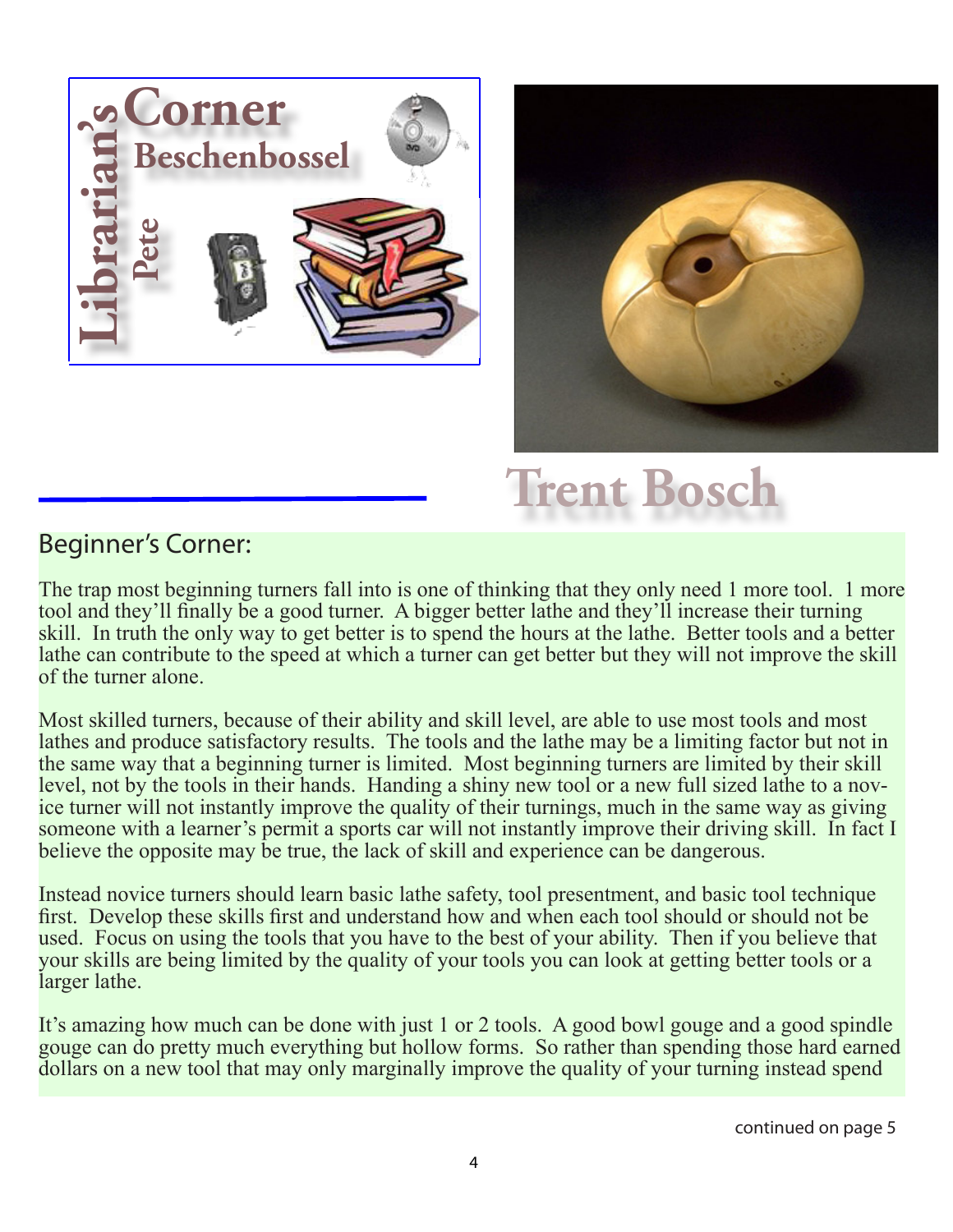a little more time learning to use your existing tools to the best of your abilities. It's an invest- ment, in time – not dollars, that will pay divideneds.

Jason Clark

# **National Symposium Report**

The 27th Annual AAW Symposium was held this year in Tampa, FL. Over 1200 people came from around the world to share ideas, meet friends old and new, learn new techniques, and visit the trade show.

Jason, Ana and I were in attendance, not as attendees, but as representatives of next year's orga- nizing committee. The amount of work that goes into organizing a symposium of this caliber is staggering.

As you might expect, local chapters play a huge role in the success of the venue arrangements and set-up. From the tool room, the lathe and camera set-up, in the Youth Woodturning room, the videographers and demo room assistants, registration and sales areas, Instant Gallery assistants, Tampa Crossroads/Empty Bowls assistants, and at many other places to make the sympo-<br>sium work as a whole, over 300 volunteers came together to make the symposium a huge suc-<br>cess.

The 2013 symposium had its usual array of high-quality, informative demonstrations, as well as an outstanding Instant Gallery. The demonstrators were absolutely outstanding, with too many selections to choose from. Even if you didn't want to sit through any demonstrations, there was a huge array of things to occupy the entire weekend. The instant gallery, and the special POP and Harmony and Currents exhibits could occupy at least a half day on their own. The vendor area had a multitude of products and demonstrations to watch on their own. If you like to teach, the youth room offers a very worthwhile way to spend some time.

If you've never been to a National symposium, make plans for next year right here in Phoenix. Your help is needed, and it will be an experience you'll never forget.

Dale Gillaspy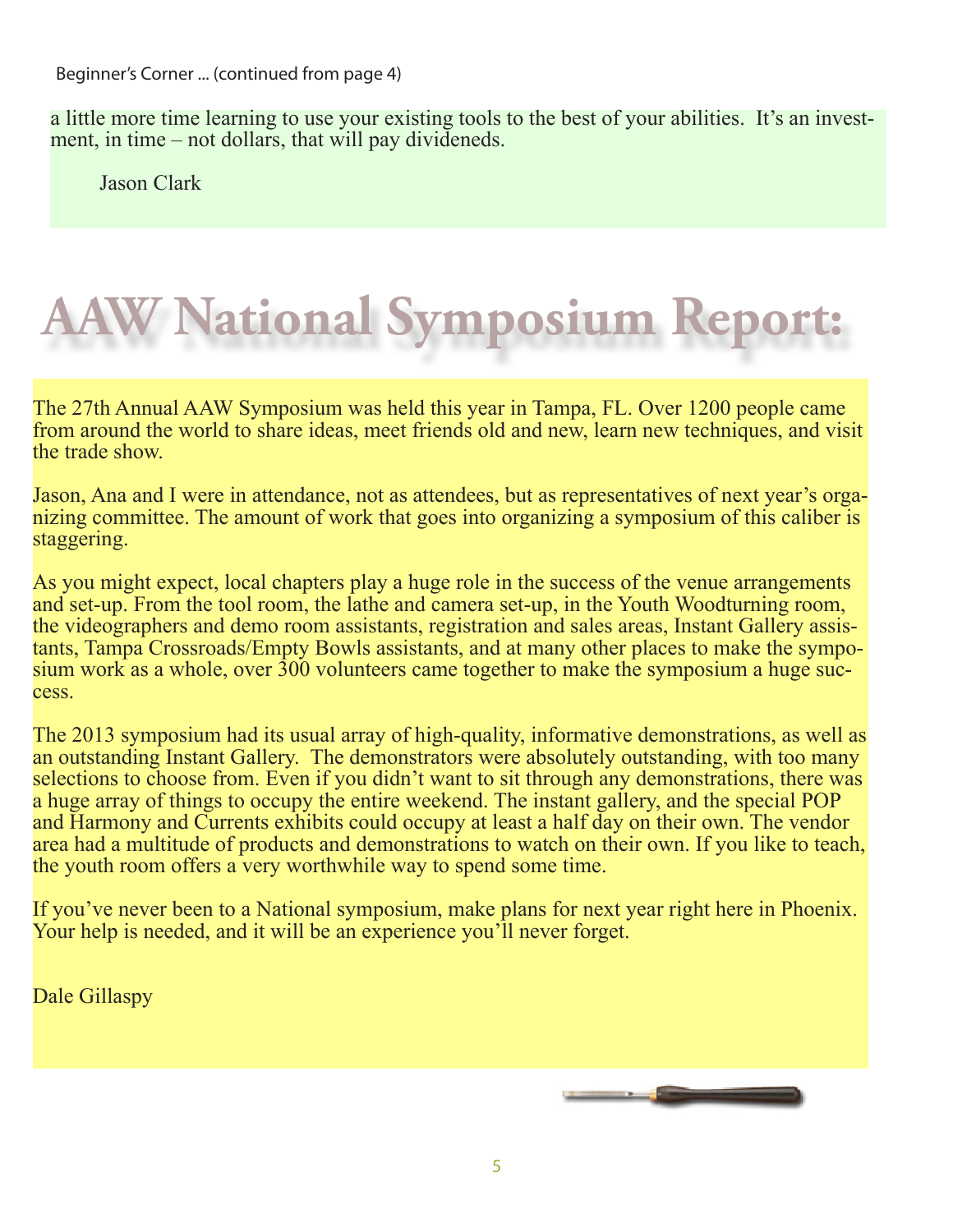## ... from the

# Editor

I was able to attend SWAT (Southwest As-

sociation Turners) in WACO Texas August 23-25th. It was a full three days of demonstrations and woodturning celebration, not to mention the amazing number



of vendors. There were over 910 people in attendance, which makes this the second biggest symposium behind AAW Nationals every year. Texas is know for the hospitality of the people and my old club from DFW welcomed me back into the fold.

I went to see Marilyn Campbell and her work. I sat through three of her demos including "Making a Band Saw Inlay, The Simple Inlay and Exhibiting Your Work" and has blessed to win the bucket raffle on Sunday for her piece which had been picked as one of the top twelve pieces in the exhibit.

The gallery was over 300 pieces and very impressive and I fell in love with several pieces from Alan Trout, who is an up and coming turner/demonstrator from San Antonio.

The hands down most entertaining and best demonstrator is Jimmy Clewes. He is amazing, does fantastic work and keeps you laughing the whole time during his demo. I sat through two of his presentations and thoroughly enjoyed both.

Clifton "Buddy" Compton demonstrated a Square Winged Bowl with a Flair" that is my next project once my lathe is set back up. Overall, time well spent and great to see old friends including Dave Marshall who MC'ed the Saturday night banquet.

## AWA Hands-on **Demonstrators** Mark St. Leger Nov. 2013



Woodturning is an art that should be explored and felt with each piece of wood we have the good fortune to work with. Artistic inspiration for me presents itself in many ways. When I allow myself to slow down, I become more aware of the natural beauty that surrounds us. I am amazed by the movement of water as it slowly carves and gently sculpts the ever changing shorelines. I continue to be humbled and in awe over the wonders I encounter while paddling in my kayak. Keeping an open mind while developing a new piece begins a journey worth traveling.

> Trent Bosch February 22nd, 2014 Demo Day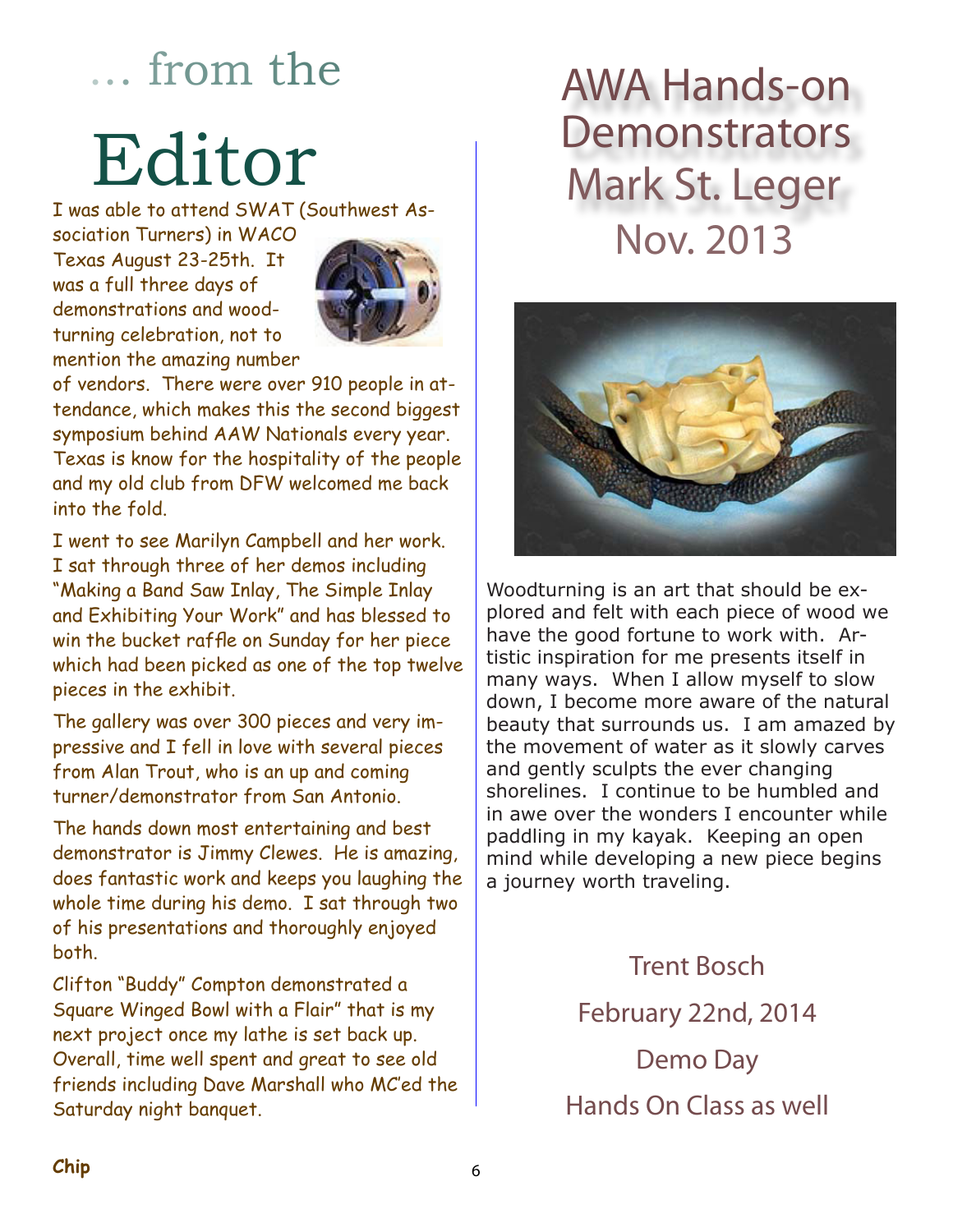## American Woodturners Association Phoenix June 2014

The annual AAW symposium is the highlight of the woodturning year, meeting in different locations throughout the United States. It has become the most attended woodturning event worldwide. Each symposium features three days of woodturning demonstrations and meetings, led by several talented experts:

 Internationally known woodturners The highest quality woodturning instructors Knowledgeable local talent

Multiple rotations are held simultaneously so attendees have many different types and styles of woodturning demonstrations available. Many of the demonstrations are held multiple times so the attendee has the opportunity to attend sessions they may have missed.

Each symposium has had a unique flavor, but most of them have the following features: A rotation schedule of more than 100 classroom-type demonstrations and panel discussions, hosted by the world's best woodturning professionals. An instant gallery like no other on earth, with up to three pieces submitted by each attendee. A Saturday night banquet. The Friday Special Interest Night, where like-minded turners get together for some fun. An auction of tools, wood, and fine woodturnings. Funds from the auction fund scholarships for woodturning education. The largest woodturning tradeshow anywhere, including tool and lathe manufacturers, vendors of wood and other materials, and suppliers related to woodturning.





Left Alan Trout Best in Show Teapot. Right piece bandsaw inlay by Marilyn Campbell.

# Pieces from SWAT 2013